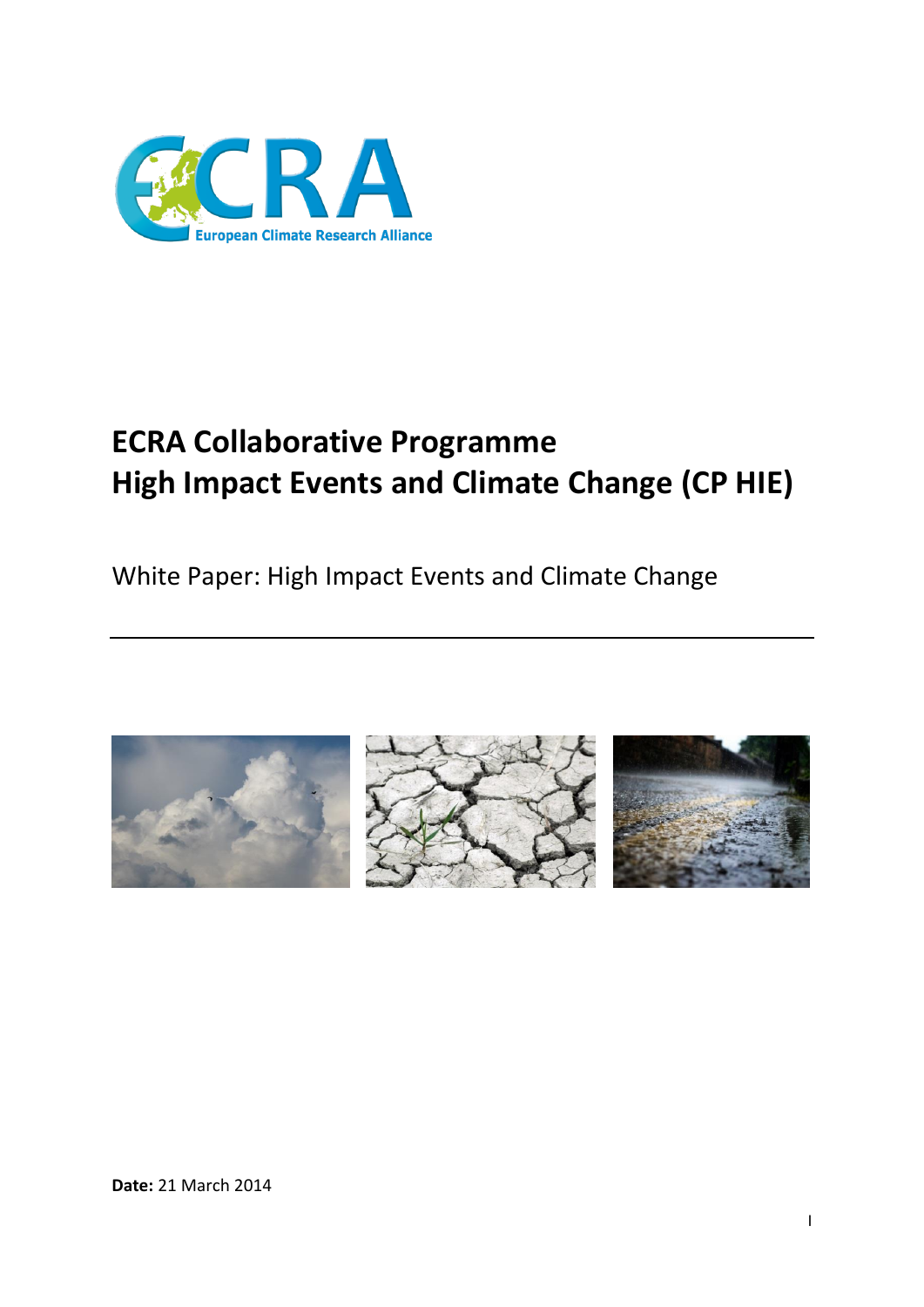### <span id="page-1-0"></span>**European Climate Research Alliance**

The European Climate Research Alliance (ECRA) is an association of leading European research institutions in the field of climate research that has been launched in 2011. ECRA is a bottom-up initiative focusing on the objective to bring together, expand and optimize European expertise in climate research.

In four Collaborative Programmes, ECRA helps to facilitate the development of climate change research, combining the capacities of national research institutions and sharing existing national research capacities and infrastructures. The Collaborative Programmes organise regular Workshops related to relevant topics in climate research. These Workshops are platforms for climate scientists to share knowledge and to extract the most important research needs for the future. These ideas will be formulated in a "White paper" and a "Strategy and Workplan".

### <span id="page-1-1"></span>**Collaborative Programme: High Impact Events and Climate Change (CP HIE)**

One of the ECRA Collaborative Programmes is 'High Impact Events and Climate Change'. This document serves two purposes:

- 1. The formulation of the general scope of the CP, and
- 2. The description of some initial joint activities in the network created by the CP.

Like ECRA the CP is not static. Scope and activities should be flexible and subject to review. They will develop and adapt over time to serve the needs of scientists in the ECRA organisations. The science requirements will be driven by societal needs and rely on stakeholder inputs (e.g. identification of high impact events, and coincident events forming a high impact event). Impact specialists in the network will assure that high-level science output is delivered in a usable form to stakeholders. Even though the CP is focused on science, it realises its part in a chain that ranges from societal need via actionable science to innovation and economic benefit.

**Document Version:** 0.3 **Date:** 21 March 2014 **Originator:** Peter Braesicke **Contributors:** V0.2+Bergen **Photo Credits**: pixabay.com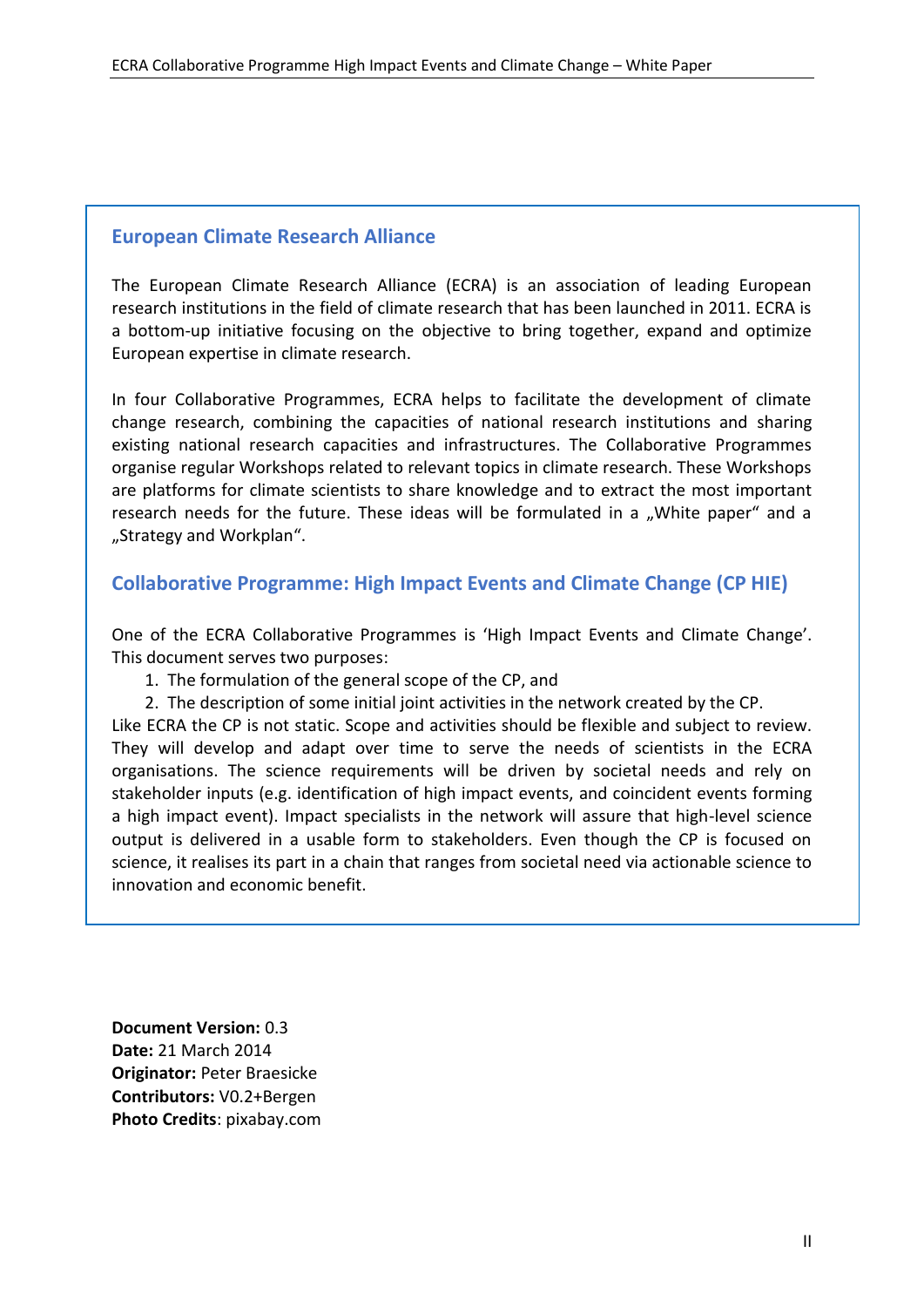# **Table of Contents**

| Collaborative Programme: High Impact Events and Climate Change (CP HIE)  II |  |
|-----------------------------------------------------------------------------|--|
|                                                                             |  |
|                                                                             |  |
|                                                                             |  |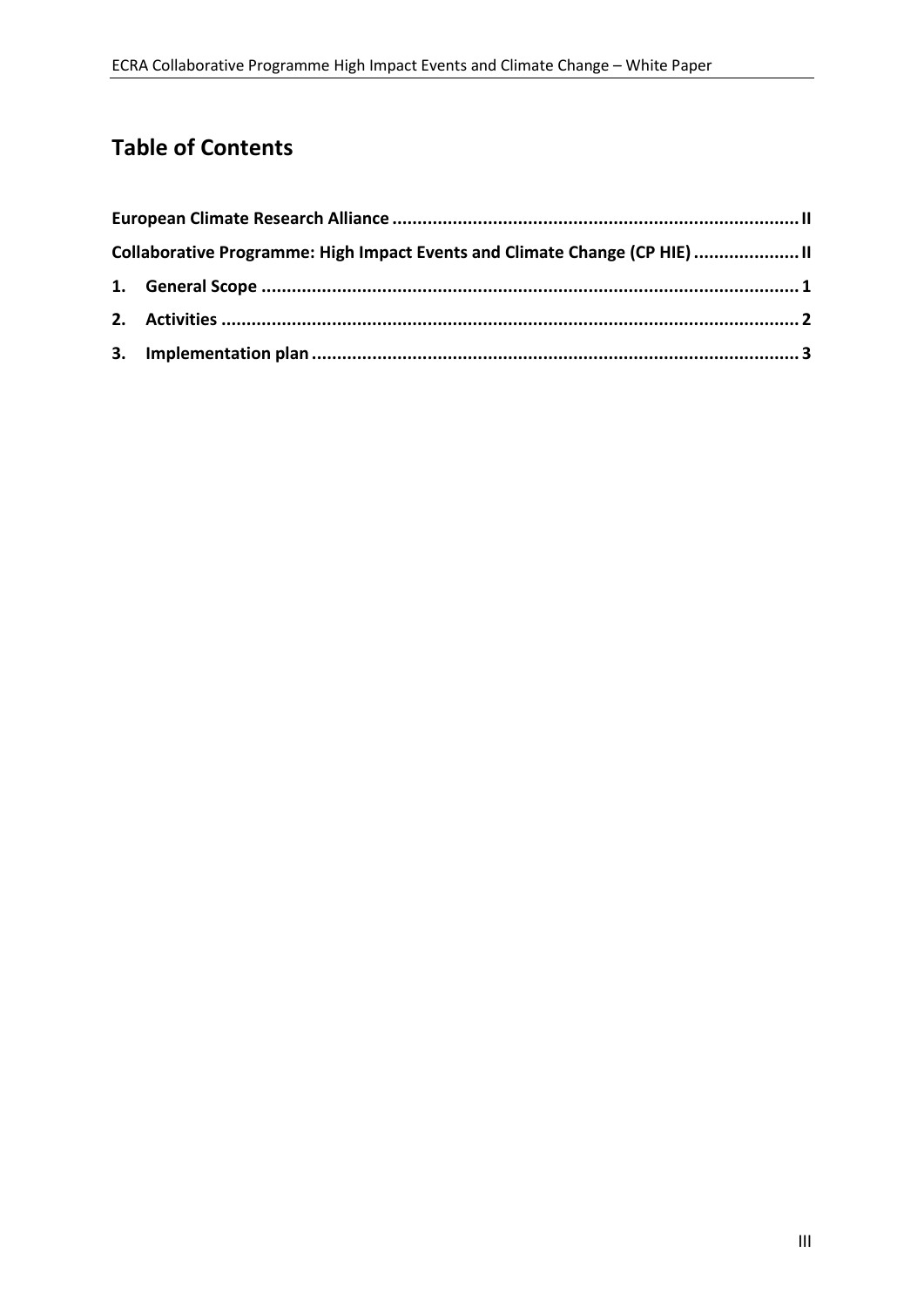# <span id="page-3-0"></span>**1. General Scope**

There is growing awareness that **climate change** cannot solely be considered as a **"mean state"**  modification. Changes in the characteristics, frequency, and severity of **extreme events** are typically responsible for the most important impacts, and consequently are amongst the most significant aspects of climate change to understand and predict. This Collaborative Programme will examine how **high impact events** work, how they can be simulated accurately in fluid-dynamical and statistical models, and how we might be able to project future changes reliably. End-user engagement will be critical to establish requirements.

Elements of the general scope currently include:

#### **1. Scale interactions and critical processes**

- a. Scale interactions in the atmosphere including dynamics/energetics and composition (as forcing or feedback), for example in the context of mid-latitude blockings, tropical or extratropical cyclones. Consequences of scale interactions for predictability (reliability of projections): Propagation of large scale climate change simulations to the regional scale using statistical downscaling and high resolution regional modelling.
- b. Critical processes involved in high impact events (extreme weather phenomena), for example the factors that govern the structure and characteristics of extratropical and tropical cyclones (including internal modes such as ENSO or NAO), and how these factors are influenced by greenhouse gas and other climate forcings (including composition changes).

#### **2. Evaluation and quantification**

- a. Assessment (e.g. comparison with observations and model intercomparison exercises) and improvement of numerical simulations of high impact events, including assessment of the extent to which increases in resolution improve the fidelity of numerical simulations.
- b. Assessment and improvement of statistical models of high impact events, including assessment of the extent to which new methodologies improve the fidelity of climate change impact predictions and attribution of past events to climate change.
- c. Better quantification of impacts and vulnerabilities associated with extreme climate events by linking large and regional scale simulations to physical, chemical and economic impact models, recognising the inherent uncertainties in long-term projections with global climate models. This includes assessing relations between hazards and impacts (risk assessments) and the identification of multiple drivers and coincidences.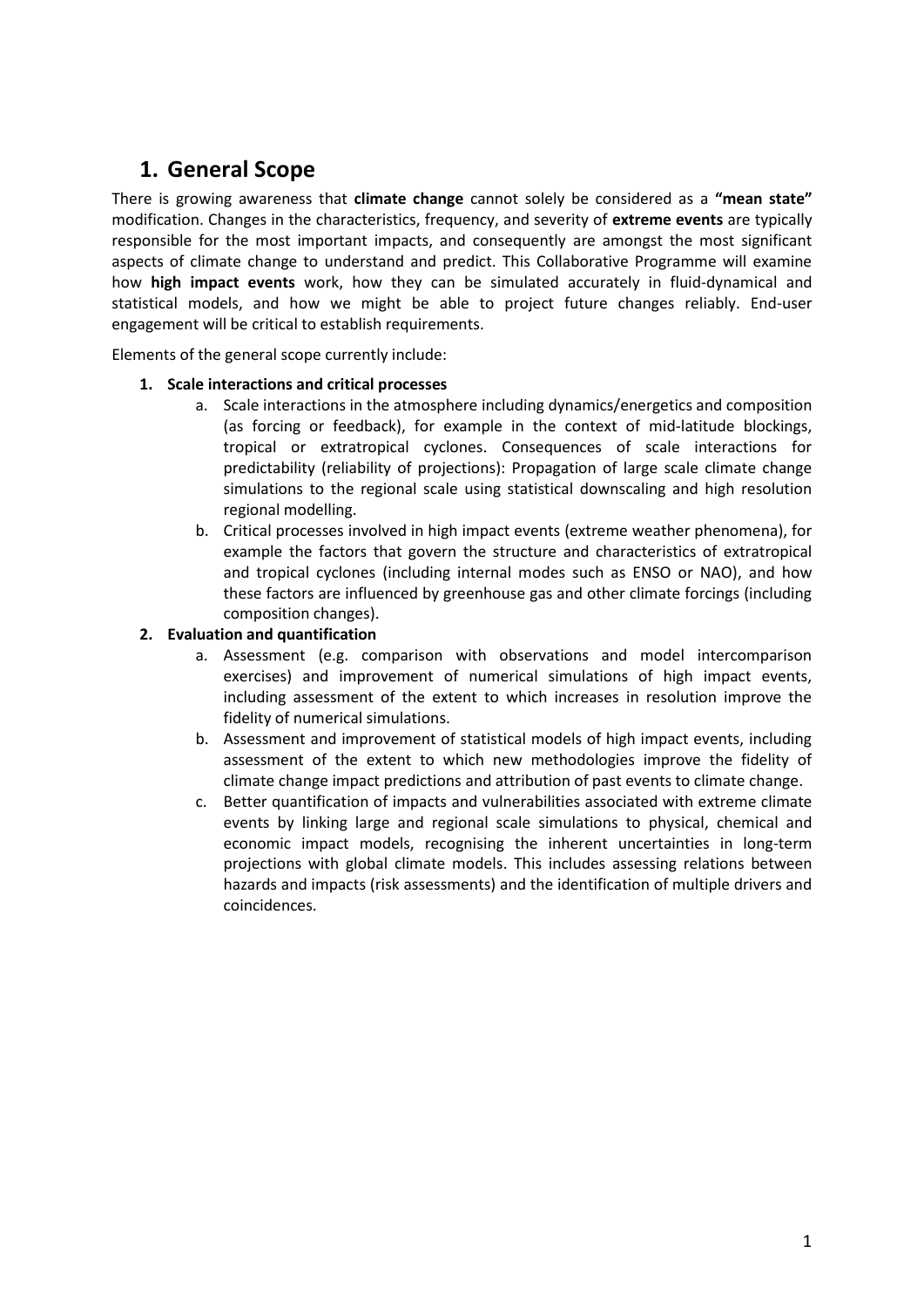# <span id="page-4-0"></span>**2. Activities**

In this section we discuss possible activities that add extra value to ongoing research by using synergies between the ECRA partners and collaborators represented in the HIE CP. Tis section will be reviewed during the Copenhagen Meeting.

- Working group meeting: Statistical models used in conjunction with model data (possible calibration)
	- o Require daily precipitation data (validation)
	- o Improved understanding underlying physics
- ENSO: Statistical analysis of observations (past and present-day) and of model simulations. What will happen to ENSO in the future (occurrence frequency, strength)? What will happen to ENSO-related teleconnections under global warming (change of background)?
- Storms (climatic description) in high resolution time slice experiments (right data in archives)
	- o Extratropical (high- latitude cyclones, MEDICANEs): Developing our understanding of how extratropical cyclones might respond to climate change is central to evaluating future weather risk from windstorm, flooding and coastal storm surge. Climate projections are often performed with climate models (for example, the climate projections in CMIP5) with resolutions that are not able to capture the mesoscale processes that give rise to extreme rainfall or winds. The climate modelling groups that participate within ECRA have performed present-day and climate change timeslice experiments with climate models at much higher-resolutions than those used in the CMIP5 (EC-EARTH T799, HadGEM3 N512, ECMWF IF Athena simulations). One of the proposed activities with ERCA is to exchange model output to understand how intense extratropical cyclones, and their subsequent impacts, might respond to climate change in very high-resolution climate models. Idealised climate change experiments with high resolution models are envisaged. A framework will be developed that will guide the design of future experiments.
	- o Tropical systems (Hurricanes, Typhoons, Borneo Vortices): Tropical storm systems that form over open oceans and move towards shores are a source of high impact weather for coastal communities on their landfall. Diagnosing the variability of such systems and the link to large scale modes of variability (e.g. ENSO) will help to put confidence limits on modelled future projections of extreme event in coastal regions. Sharing high resolution climate model data and applying novel statistical methods will boost our level of understanding regarding tropical storms.
	- $\circ$  Thunderstorms: Analysis of the actual hazard, identify regions with high intensity and density, investigation of structure and intensity in the future with regional climate models. Important: high resolution climate models for calculating convection parameters and local scale effects.
- Value of information/impact studies, case studies and "what if?".
- Catalogue of existing wind storms! Link to ECRA page.
- Internal/natural variability; verification of extremes.
- "Non-linear" extremes: cold winters with global warming and melting sea ice
- Where is the skill? ENSO forecasting ...
- Coincidence (gauging exercise): Many extreme situations in society are due to a combination of factors, including meteorological and non-meteorological issues (state of maintenance,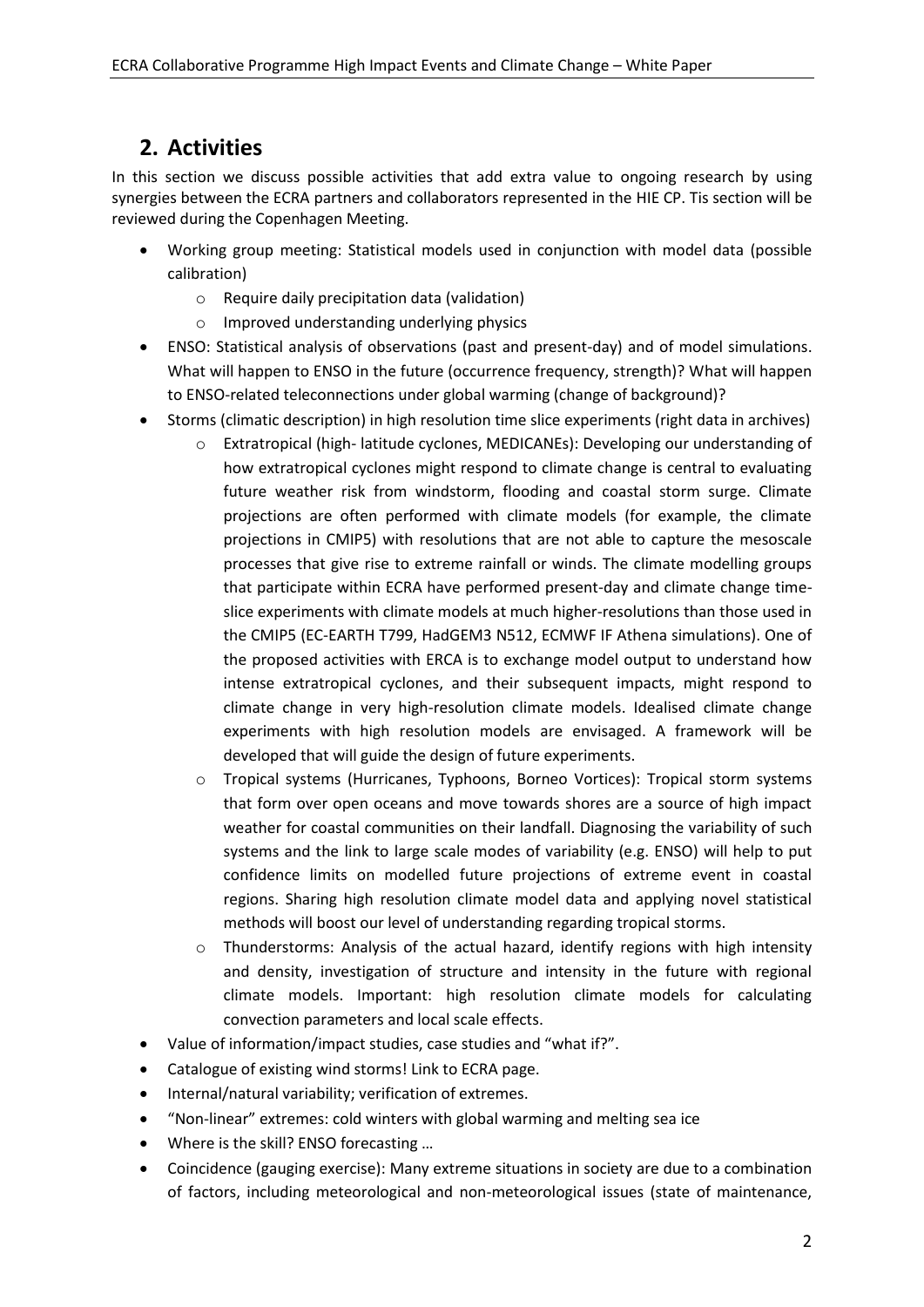management practice). In this activity an inventory will be made of European sectors/areas where the coincidence of (mildly or very) extreme conditions have lead or can lead to strong adverse society impacts. Included in this inventory are the ongoing, planned or desired research activities in this direction.

### <span id="page-5-0"></span>**3. Implementation plan**

High resolutions climate models

- Setting up a protocol for the design and analysis of high resolution climate model runs. Univ. Reading and KNMI will jointly take the first steps towards such High Resolution Model Intercomparison Protocol (HRMIP).
- Analysis of specific extreme events and comparison with observations. Specifically: Comparison of the analysis of the storm Dagmar with similar storms in high resolution climate models.

Climate risk analysis and vulnerability

- The high level vulnerability and risk analysis approach will use EU and global datasets to enable a universally comparable climate risk analysis of cities. This initiative will deliver a quantified estimate of current and future climate vulnerabilities and risks across European cities, based on consistent and EU-wide data.
- Social, biophysical, urban built and economic elements of urban areas influence vulnerability. For this reason, the approach follows a multidimensional assessment of vulnerability. Exposure, sensitivity and capacity of response will be assessed for each dimension and later integrated in a final value of vulnerability which will be assigned to a spatial unit of analysis specifically defined for each of the cities.

Expansion of the HIE CP webpages (on the ECRA webserver)

- Sub-pages introducing HIE CP participants.
- Sub-pages introducing HIE CP scientists.
- Sub-pages introducing HIE CP (related) projects